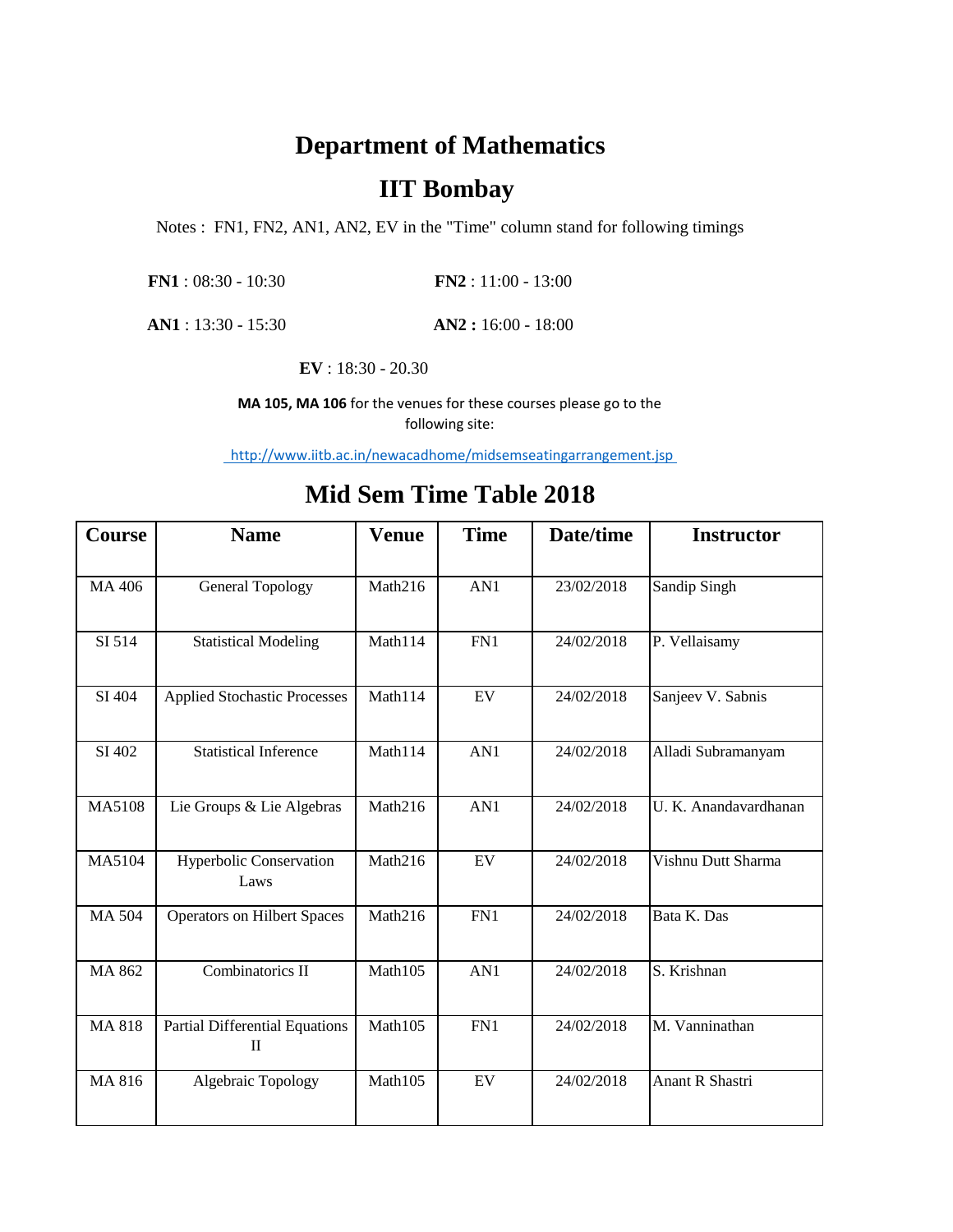| MA 848        | Topics in Geometry II         | Math105  | AN1             | 25/2/2018  | Saurav Bhaumik             |
|---------------|-------------------------------|----------|-----------------|------------|----------------------------|
|               |                               |          |                 |            |                            |
| SI 408        | Data Structures               | Math114  | AN1             | 25/02/2018 | Sharad S. Sane             |
|               |                               |          |                 |            |                            |
|               |                               |          |                 |            |                            |
| <b>MA 540</b> | Num. Meth. for PDEs           | Math216  | AN1             | 25/02/2018 | Neela Nataraj              |
|               |                               |          |                 |            |                            |
| MA 534        | Modern Theory of PDE          | Math216  | FN1             | 25/02/2018 | A.K.Pani                   |
|               |                               |          |                 |            |                            |
| <b>MA 858</b> | Probability Theory            | Math 113 | FN <sub>2</sub> | 26/02/2018 | K. Suresh Kumar,           |
|               |                               |          |                 |            | Radhendushka S.,           |
|               |                               |          |                 |            | Koushik Saha               |
| SI 416        | Optimization                  | LA301    | FN1             | 26/02/2018 | Swapneel A. Mahajan        |
|               |                               |          |                 |            |                            |
|               |                               |          |                 |            |                            |
| MA 526        | Commutative Algebra           | Math216  | EV              | 26/02/2018 | Dilip Patil                |
|               |                               |          |                 |            |                            |
| <b>MA 408</b> | <b>Measure Theory</b>         | Math216  | EV              | 26/02/2018 | Ameer Athavale             |
|               |                               |          |                 |            |                            |
|               |                               |          |                 |            |                            |
| MA 812        | Algebra II                    | Math105  | EV              | 26/02/2018 | T. J. Puthenpurakal; P.    |
|               |                               |          |                 |            | Raman                      |
| SI 509        | Time Series Analysis          | Math114  | AN1             | 27/02/2018 | Kalyan Das                 |
|               |                               |          |                 |            |                            |
| <b>MA 410</b> | Multivariable Calculus        | Math216  | AN1             | 27/02/2018 | Sanjoy Pusti               |
|               |                               |          |                 |            |                            |
|               |                               |          |                 |            |                            |
| <b>MA 814</b> | <b>Complex Analysis</b>       | Math105  | FN1             | 27/02/2018 | Prachi Mahajan             |
|               |                               |          |                 |            |                            |
| SI 536        | Analysis. Multi-Type/Big Data | Math114  | FN1             | 28/02/2018 | R. R. Joshi; S. V. Sabnis; |
|               |                               |          |                 |            | R. Srivastava              |
| SI 527        | Intro. to Derivative Pricing  | Math 113 | AN1             | 28/02/2018 | K. S. Kumar                |
|               |                               |          |                 |            |                            |
|               |                               |          |                 |            |                            |
| SI 422        | <b>Regression Analysis</b>    | LC002    | AN1             | 28/02/2018 | S. Mukhopadhyay            |
|               |                               |          |                 |            |                            |
| MA5106        | Introduction to Fourier       | Math216  | FN1             | 28/02/2018 | Srikanth Srinivasan        |
|               | Analysis                      |          |                 |            |                            |
|               |                               |          |                 |            |                            |
| MA 524        | Algebraic Number Theory       | Math216  | AN1             | 28/02/2018 | Sudhir R. Ghorpade         |
|               |                               |          |                 |            |                            |
| MA 412        | <b>Complex Analysis</b>       | IC3      | AN1             | 28/02/2018 | Sourav Pal                 |
|               |                               |          |                 |            |                            |
| <b>MA 820</b> | <b>Stochastic Processes</b>   | Math105  | FN1             | 28/02/2018 | Koushik Saha               |
|               |                               |          |                 |            |                            |
|               |                               |          |                 |            |                            |